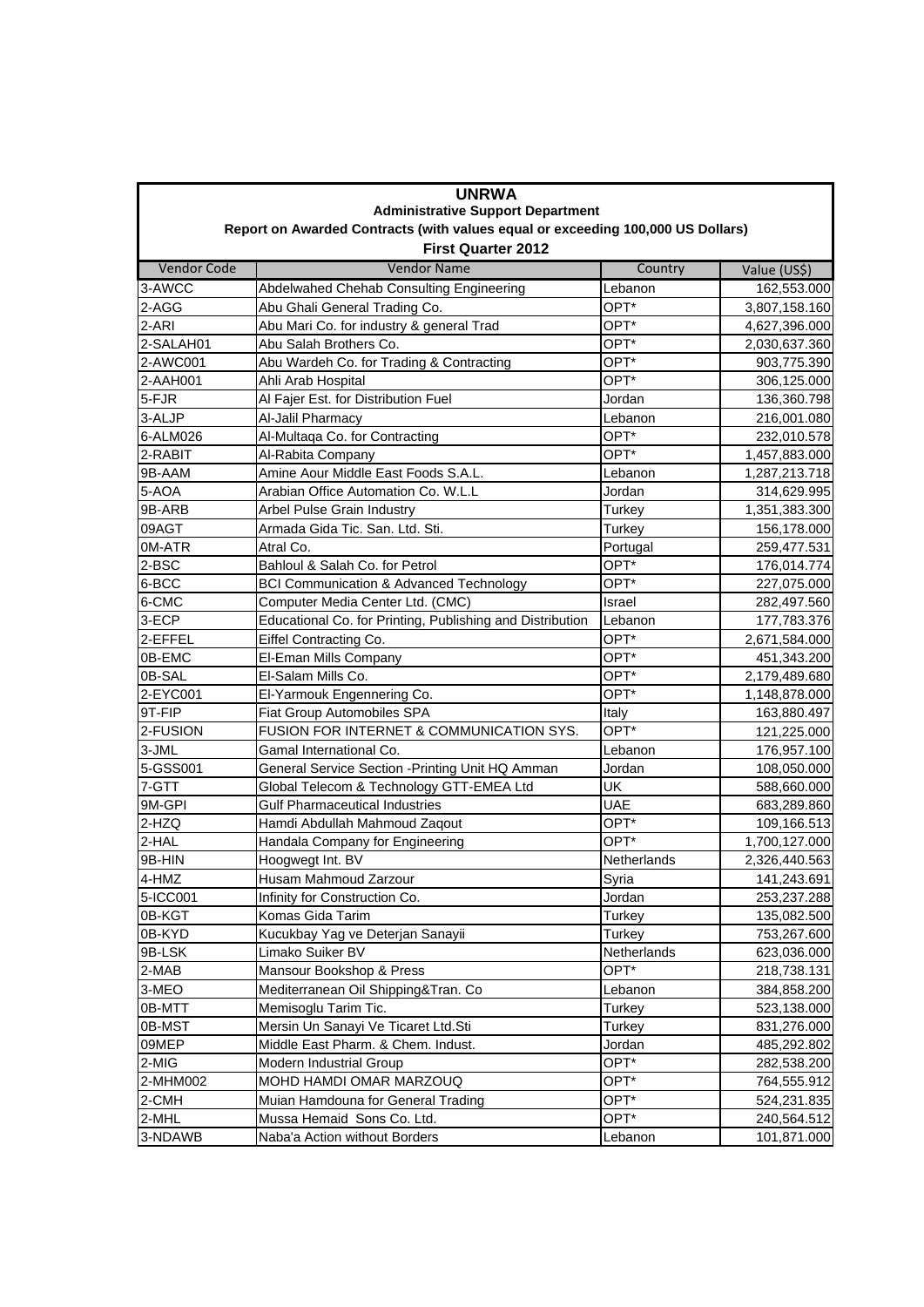| <b>UNRWA</b><br><b>Administrative Support Department</b><br>Report on Awarded Contracts (with values equal or exceeding 100,000 US Dollars)<br><b>First Quarter 2012</b> |                                          |             |               |  |         |                                         |        |               |
|--------------------------------------------------------------------------------------------------------------------------------------------------------------------------|------------------------------------------|-------------|---------------|--|---------|-----------------------------------------|--------|---------------|
|                                                                                                                                                                          |                                          |             |               |  | 5-NAG   | Nablus Group Co. for Trade and Industry | Jordan | 421,576.000   |
|                                                                                                                                                                          |                                          |             |               |  | 2-NMSC  | Network Medical systems Company         | OPT*   | 100,315.280   |
|                                                                                                                                                                          |                                          |             |               |  | 2-OC001 | Orchida Company for General Trading     | OPT*   | 1,066,311.000 |
| 0HQS097                                                                                                                                                                  | <b>ORKIDA</b>                            | Jordan      | 1,425,645.000 |  |         |                                         |        |               |
| 2-PAZ                                                                                                                                                                    | Paz Oil Co.                              | Israel      | 773,440.484   |  |         |                                         |        |               |
| 2-GEDC001                                                                                                                                                                | PNA Electricity Distribution Co.         | OPT*        | 728,574.000   |  |         |                                         |        |               |
| 2-RSS                                                                                                                                                                    | Rafiq El-Saka & Sons Co For General      | OPT*        | 122,957.660   |  |         |                                         |        |               |
| 7-RAMCO                                                                                                                                                                  | Ramco Systems Limited                    | India       | 363,000.000   |  |         |                                         |        |               |
| 09REM                                                                                                                                                                    | Remedica Ltd.                            | Cyprus      | 1,400,506.200 |  |         |                                         |        |               |
| 2-SAM01                                                                                                                                                                  | Sama Al-Madenah CO                       | OPT*        | 1,188,405.000 |  |         |                                         |        |               |
| 0B-SPT                                                                                                                                                                   | Saskan Pulse Trading Inc.                | Canada      | 616,469.500   |  |         |                                         |        |               |
| 2-SWMC001                                                                                                                                                                | Solid Waste Management Council           | OPT*        | 210,000.000   |  |         |                                         |        |               |
| 9G-STS                                                                                                                                                                   | Specialized Technical Services (STS)     | Jordan      | 104,538.000   |  |         |                                         |        |               |
| 0HQS538                                                                                                                                                                  | <b>TMAB Business Events</b>              | Belgium     | 200,425.710   |  |         |                                         |        |               |
| 0G-VIZ                                                                                                                                                                   | VIZADA AS                                | Norway      | 328,370.000   |  |         |                                         |        |               |
| 0B-VDF                                                                                                                                                                   | Vreugdenhil Dairy Foods                  | Netherlands | 1,952,923.880 |  |         |                                         |        |               |
| 2-WAC001                                                                                                                                                                 | Women's Affairs Center                   | OPT*        | 125,725.000   |  |         |                                         |        |               |
| 2-WORN                                                                                                                                                                   | Worldnet Co. for Computers Networks      | OPT*        | 112,770.000   |  |         |                                         |        |               |
| 2-ZEQAR                                                                                                                                                                  | Zeqar Co. for General Trading & Contract | OPT*        | 2,910,583.000 |  |         |                                         |        |               |
| 5-ZWK001                                                                                                                                                                 | Zuhdi & Wajeeh Kan'an Contracting Co.    | Jordan      | 521,944.507   |  |         |                                         |        |               |
|                                                                                                                                                                          |                                          |             |               |  |         |                                         |        |               |
|                                                                                                                                                                          |                                          |             |               |  |         |                                         |        |               |
|                                                                                                                                                                          |                                          |             |               |  |         |                                         |        |               |
| * OPT= Occupied Palestinian Territory                                                                                                                                    |                                          |             |               |  |         |                                         |        |               |
|                                                                                                                                                                          |                                          |             |               |  |         |                                         |        |               |